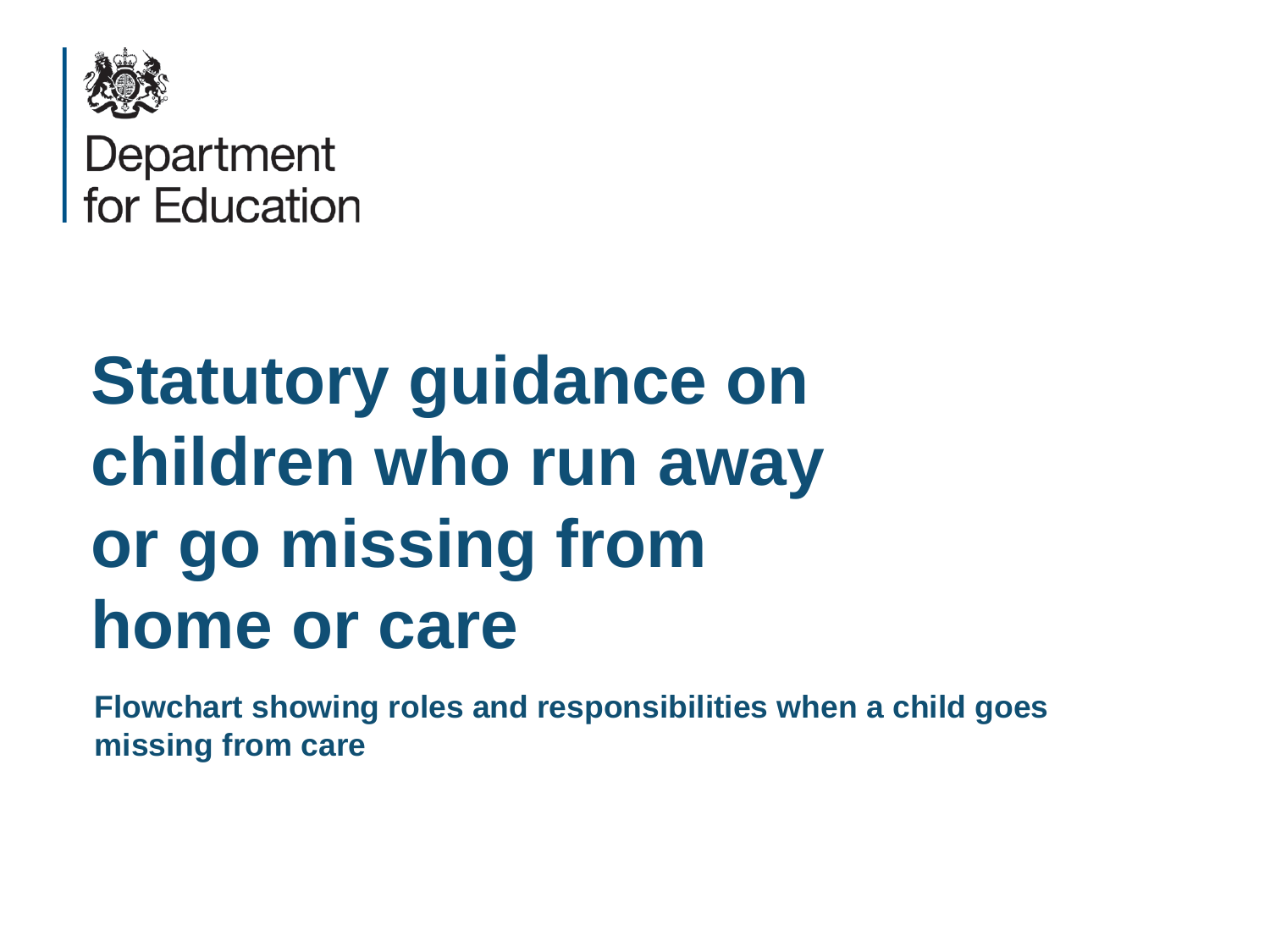**The following chart shows the main steps that need to be taken when a child goes missing from local authority care, and where responsibility lies for those steps. It should be read alongside the full statutory guidance on children who run away or go missing from home or care, and is not intended to be a comprehensive list of actions.**

## **Planning and placement** Local authorities should agree with local police and other partners a runaway and missing from care and home (RMFCH) protocol. Carers, local authority and police staff should be aware of the protocol as appropriate. All partners should work together to assess risks and develop appropriate strategies to prevent children from going missing and respond when children do go missing. Staff should receive appropriate training. Care planning should include assessment of appropriate placement arrangements to protect the child from the risk of going missing, and strategies for dealing with any known risks of running away. When a child is placed out of area, the responsible authority must notify the host authority of the placement. Notification processes for missing episodes should be agreed between the responsible and host authorities. Children's homes should have explicit procedures in place both to prevent children running away or going missing, and to locate, return and support a child who has run away or is missing from their placement. This procedure must have regard to local protocols of the host authority. **When a looked after child goes missing** The carer should take agreed actions to locate the child. If they can not be Police should perform a riskassessment which will form the basis The responsible authority should provide relevant information about **Responsible authority and authority of the Local police in the Exercise of the Children's home or and Responsible authority and <b>Host authority Children foster carer**

located, they should inform the police, the responsible authority and anyone else identified in the child's care plan (such as their parents).

Useful information to report to the police include:

- the child's' name, date of birth,
- description and a recent photograph - any details of where and when the child was last soon, who they were with, etc
- details of family, friends and associates
- details of the responsible authority.

the missing child to the police to enable all the risk factors to be considered.

for their operational response. The case will remain the subject of constant review, particularly in the light of new information and changes in circumstances.

The responsible authority should notify the host authority that a child in their area has gone missing.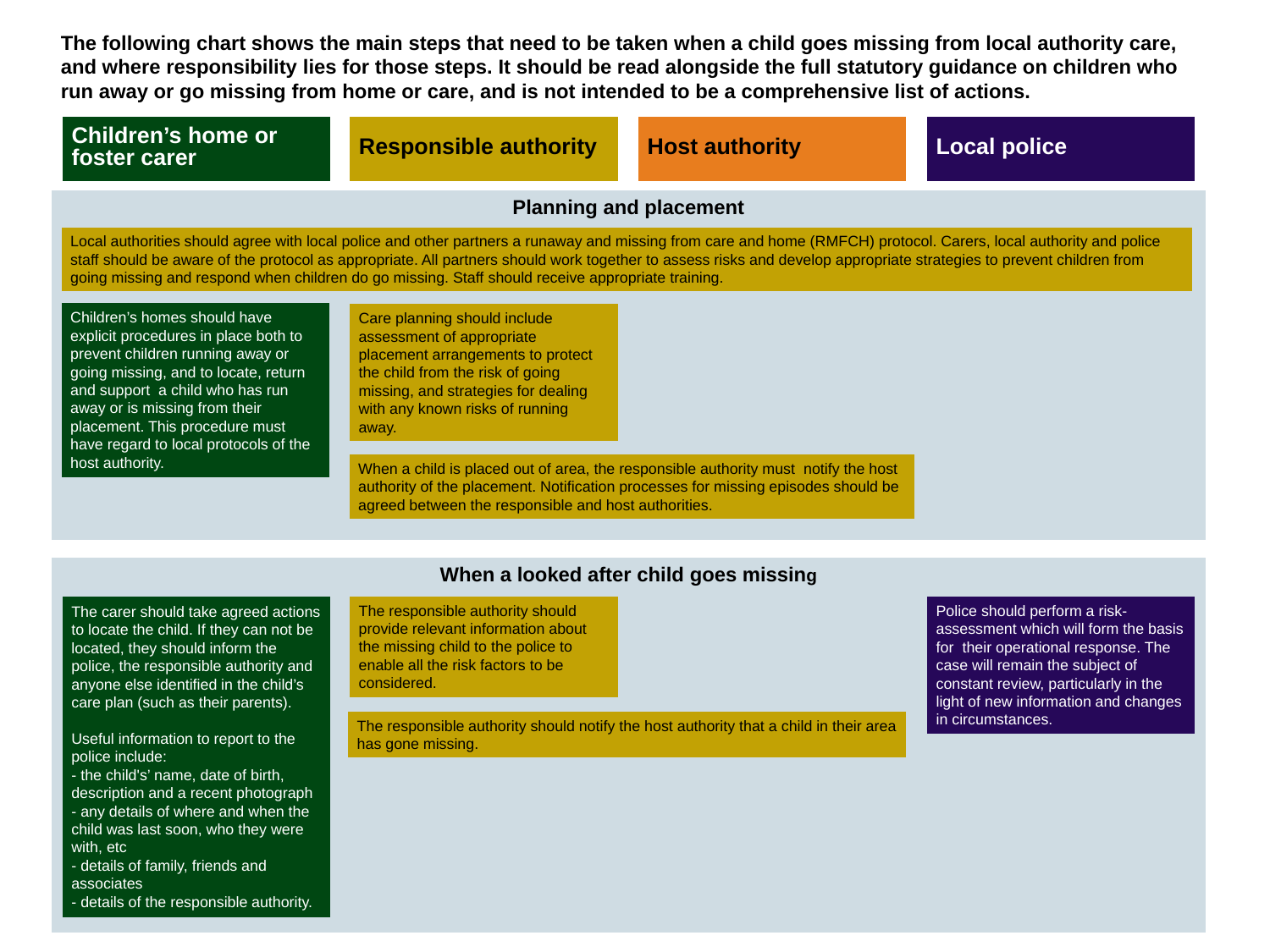| <b>Children's home or</b><br>foster carer                                                                                                                                                                                                                                           | <b>Responsible authority</b>                                                                                                                                                                                                                                                                                                                                                     | <b>Host authority</b>                                                                                                                                                                                                               | <b>Local police</b>                                                                                                                      |
|-------------------------------------------------------------------------------------------------------------------------------------------------------------------------------------------------------------------------------------------------------------------------------------|----------------------------------------------------------------------------------------------------------------------------------------------------------------------------------------------------------------------------------------------------------------------------------------------------------------------------------------------------------------------------------|-------------------------------------------------------------------------------------------------------------------------------------------------------------------------------------------------------------------------------------|------------------------------------------------------------------------------------------------------------------------------------------|
| When a looked after child is found                                                                                                                                                                                                                                                  |                                                                                                                                                                                                                                                                                                                                                                                  |                                                                                                                                                                                                                                     |                                                                                                                                          |
| If the child returns to their placement,<br>the responsible authority and police<br>should be informed.<br>Carers should continue to offer warm<br>and consistent care when a child<br>returns, and running away should not<br>be viewed as behaviour that needs to<br>be punished. | If the child is located but meaningful<br>contact can not be established, the<br>responsible authority and police<br>should consider appropriate action.<br>of the child's return. When a looked after child is placed in a host authority, the<br>responsible authority should ensure the independent review interview takes<br>place, working closely with the host authority. | An independent return interview should be offered and provided within 72 hours                                                                                                                                                      | A safe and well check should be<br>carried out by the police as soon as<br>possible after a child reported as<br>missing has been found. |
| The responsible local authority should review whether the child's placement<br>remains appropriate. The decision should be informed by discussions with the<br>child and carers where appropriate.                                                                                  | Care plans should include a strategy<br>to minimise future risk of repeated<br>missing episodes.<br><b>IROs should be informed about</b><br>missing episodes and address these<br>in statutory reviews.                                                                                                                                                                          |                                                                                                                                                                                                                                     |                                                                                                                                          |
|                                                                                                                                                                                                                                                                                     |                                                                                                                                                                                                                                                                                                                                                                                  |                                                                                                                                                                                                                                     |                                                                                                                                          |
| Data and analysis                                                                                                                                                                                                                                                                   |                                                                                                                                                                                                                                                                                                                                                                                  |                                                                                                                                                                                                                                     |                                                                                                                                          |
| Children's homes should be<br>prepared to provide information on<br>missing incidents to those conducting<br>independent visits to monitor the<br>effectiveness of the home.                                                                                                        | Data for children missing or away<br>from placement without authorisation<br>should be reported to the<br>Department for Education by the<br>responsible authority through their                                                                                                                                                                                                 | Data on missing episodes, including intelligence from return interviews, should be analysed regularly by all relevant<br>partners to map problems and patterns. Regular reports should be provided to council members and the LSCB. |                                                                                                                                          |

annual data returns on looked after

children.